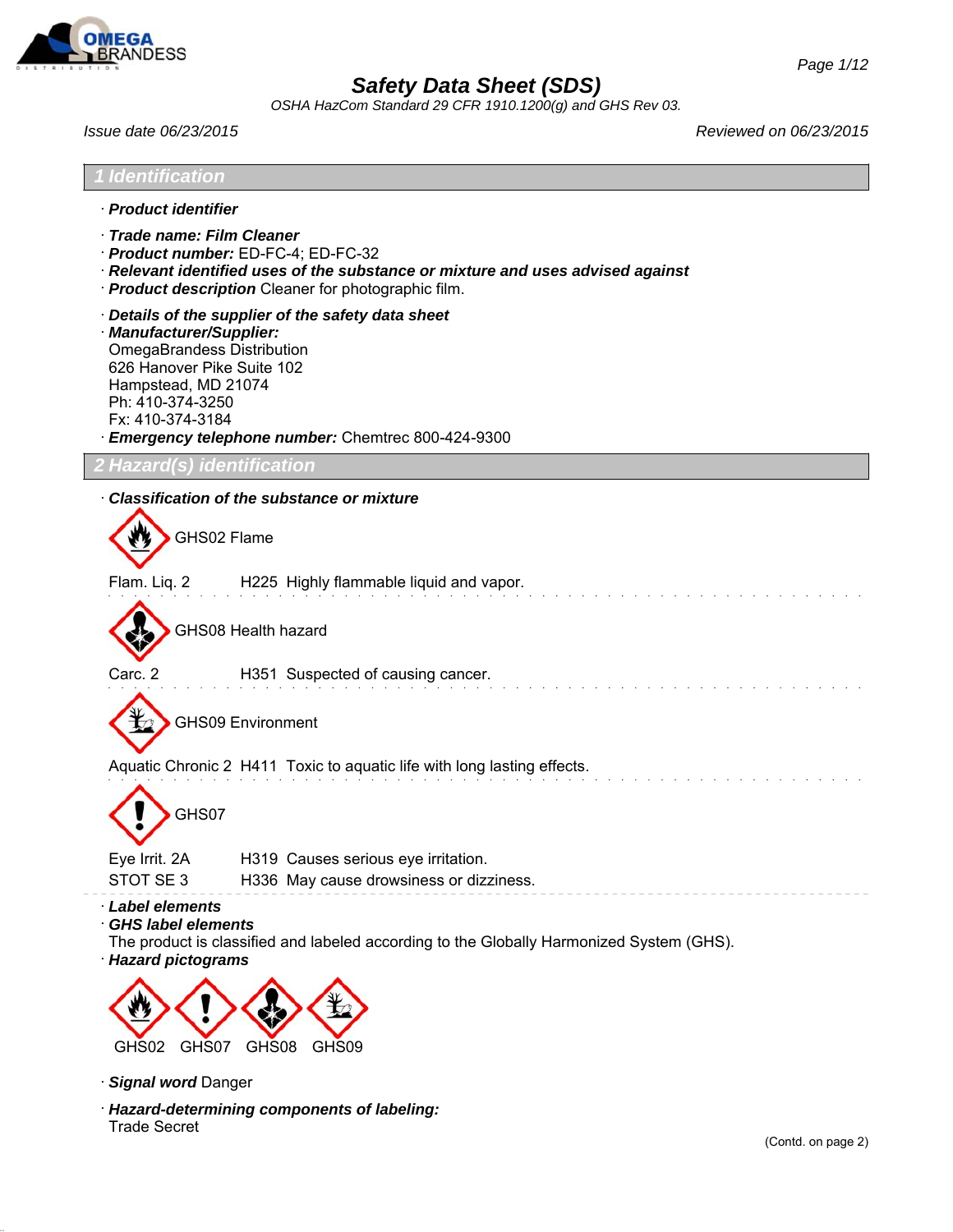

*OSHA HazCom Standard 29 CFR 1910.1200(g) and GHS Rev 03.*

Trade Secret · *Hazard statements*

### *Trade name: Film Cleaner*

*Issue date 06/23/2015 Reviewed on 06/23/2015*

Causes serious eye irritation. Suspected of causing cancer. May cause drowsiness or dizziness. Toxic to aquatic life with long lasting effects. · *Precautionary statements* Keep away from heat/sparks/open flames/hot surfaces. - No smoking. Use explosion-proof electrical/ventilating/lighting/equipment. Avoid breathing dust/fume/gas/mist/vapors/spray. Use only outdoors or in a well-ventilated area. Wear protective gloves / eye protection / face protection. Wear eye protection / face protection. Ground/bond container and receiving equipment. Use only non-sparking tools. Avoid release to the environment. Take precautionary measures against static discharge.

Wash thoroughly after handling.

Highly flammable liquid and vapor.

Obtain special instructions before use.

Do not handle until all safety precautions have been read and understood.

IF ON SKIN (or hair): Remove/Take off immediately all contaminated clothing. Rinse skin with water/shower.

If in eyes: Rinse cautiously with water for several minutes. Remove contact lenses, if present and easy to do. Continue rinsing.

IF INHALED: Remove victim to fresh air and keep at rest in a position comfortable for breathing.

Call a poison center/doctor if you feel unwell.

IF exposed or concerned: Get medical advice/attention.

If eye irritation persists: Get medical advice/attention.

In case of fire: Use for extinction: CO2, powder or water spray.

Collect spillage.

Store locked up.

Store in a well-ventilated place. Keep container tightly closed.

Store in a well-ventilated place. Keep cool.

Dispose of contents/container in accordance with local/regional/national/international regulations.

### · *Classification system:*

· *NFPA ratings (scale 0 - 4)*



· *HMIS-ratings (scale 0 - 4)*

 HEALTH FIRE **REACTIVITY** 0 \*1 3 Health  $=$   $*1$  $Fire = 3$ Reactivity =  $0$ 

· *Hazard(s) not otherwise classified (HNOC):* None known

### *3 Composition/information on ingredients*

· *Chemical characterization: Mixtures*

· *Description:* Mixture of substances listed below with nonhazardous additions.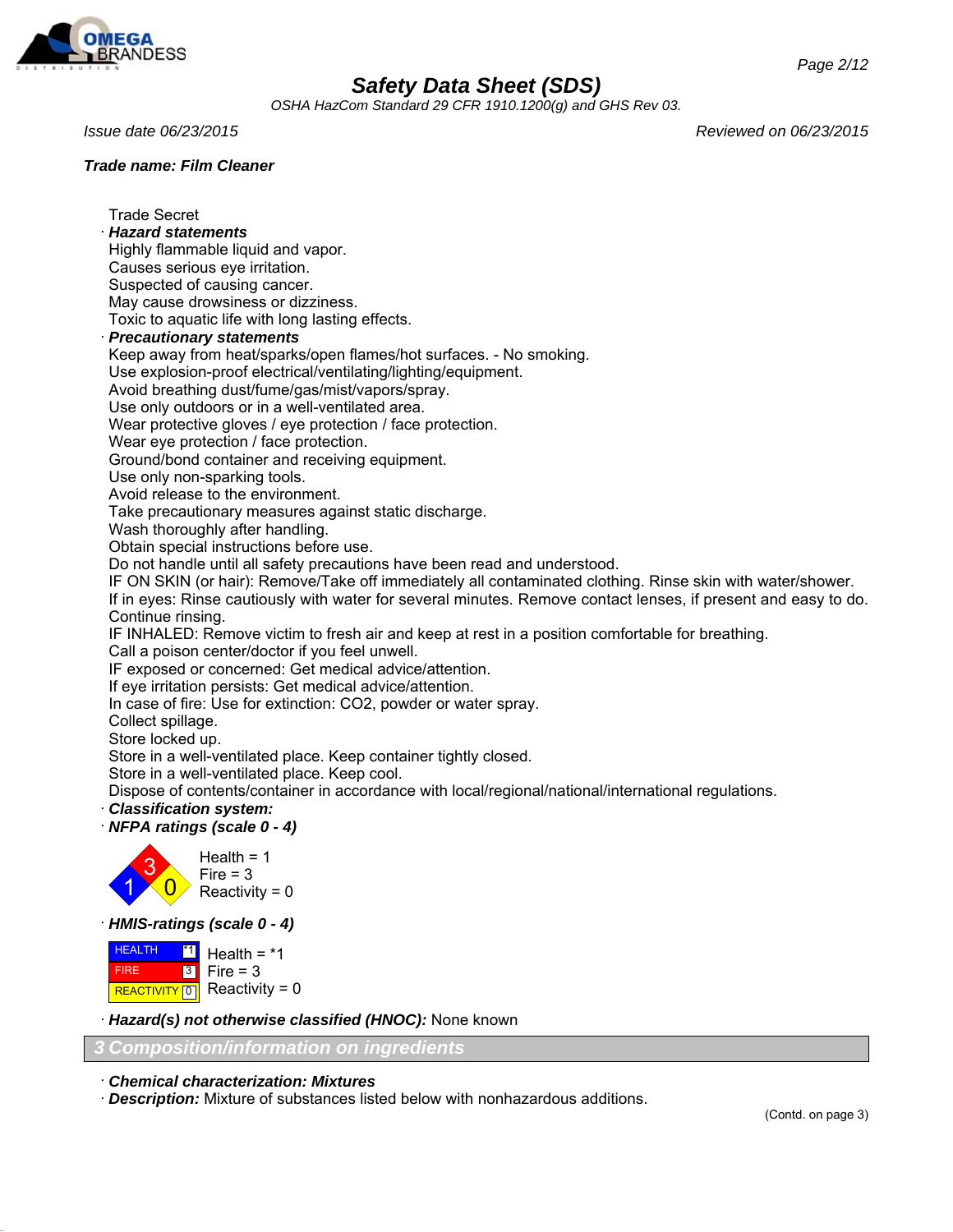

*OSHA HazCom Standard 29 CFR 1910.1200(g) and GHS Rev 03.*

### *Trade name: Film Cleaner*

| · Dangerous Components:        |                                                                        |               |  |
|--------------------------------|------------------------------------------------------------------------|---------------|--|
| RTECS: NT 8050000 Trade Secret |                                                                        | 66.13%        |  |
|                                | <b>Example 2.</b> H225; <b>(i)</b> Eye Irrit. 2, H319; STOT SE 3, H336 |               |  |
|                                | Trade Secret                                                           | $\pm 33.87\%$ |  |
|                                | Carc. 2, H351; Aquatic Chronic 2, H411                                 |               |  |
| . Additional information.      |                                                                        |               |  |

#### · *Additional information:*

Trade secret made in accordance with paragraph (i) of §1910.1200 of 29 CFR 1910.1200, the OSHA Hazard Communication Standard and U.S. Code of Federal Regulations.

|  |  | <b>4 First-aid measures</b> |
|--|--|-----------------------------|
|  |  |                             |
|  |  |                             |
|  |  |                             |

- · *Description of first aid measures*
- · *After inhalation:* Supply fresh air; consult doctor in case of complaints.
- · *After skin contact:* Generally the product does not irritate the skin.
- · *After eye contact:*
- Rinse opened eye for at least 15 minutes under running water. If symptoms persist, consult a doctor.
- · *After swallowing:* If swallowed and symptoms occur, consult a doctor.
- · *Information for doctor:*
- · *Most important symptoms and effects, both acute and delayed:* No further relevant information available.
- · *Indication of any immediate medical attention and special treatment needed*
- No further relevant information available.

#### *5 Fire-fighting measures*

- · *Extinguishing media*
- · *Suitable extinguishing agents:* CO2, sand, extinguishing powder. Do not use water.
- · *For safety reasons unsuitable extinguishing agents:* Water with full jet
- · *Special hazards arising from the substance or mixture* No further relevant information available.
- · *Advice for firefighters*
- · *Protective equipment:*

As in any fire, wear self-contained breathing apparatus pressure-demand (NIOSH approved or equivalent), and full protective gear to prevent contact with skin and eyes.

*6 Accidental release measures*

- · *Personal precautions, protective equipment and emergency procedures*
- Wear protective equipment. Keep unprotected persons away.
- · *Environmental precautions:* Inform respective authorities in case of seepage into water course or sewage system. Do not allow to enter sewers/ surface or ground water.
- · *Methods and material for containment and cleaning up:*

Absorb with liquid-binding material (i.e. sand, diatomite, acid binders, universal binders, sawdust). Dispose contaminated material as waste according to section 13.

Ensure adequate ventilation.

Do not flush with water or aqueous cleansing agents

Dispose of the collected material according to regulations.

· *Reference to other sections*

See Section 7 for information on safe handling.

See Section 8 for information on personal protection equipment.

See Section 13 for disposal information.

(Contd. on page 4)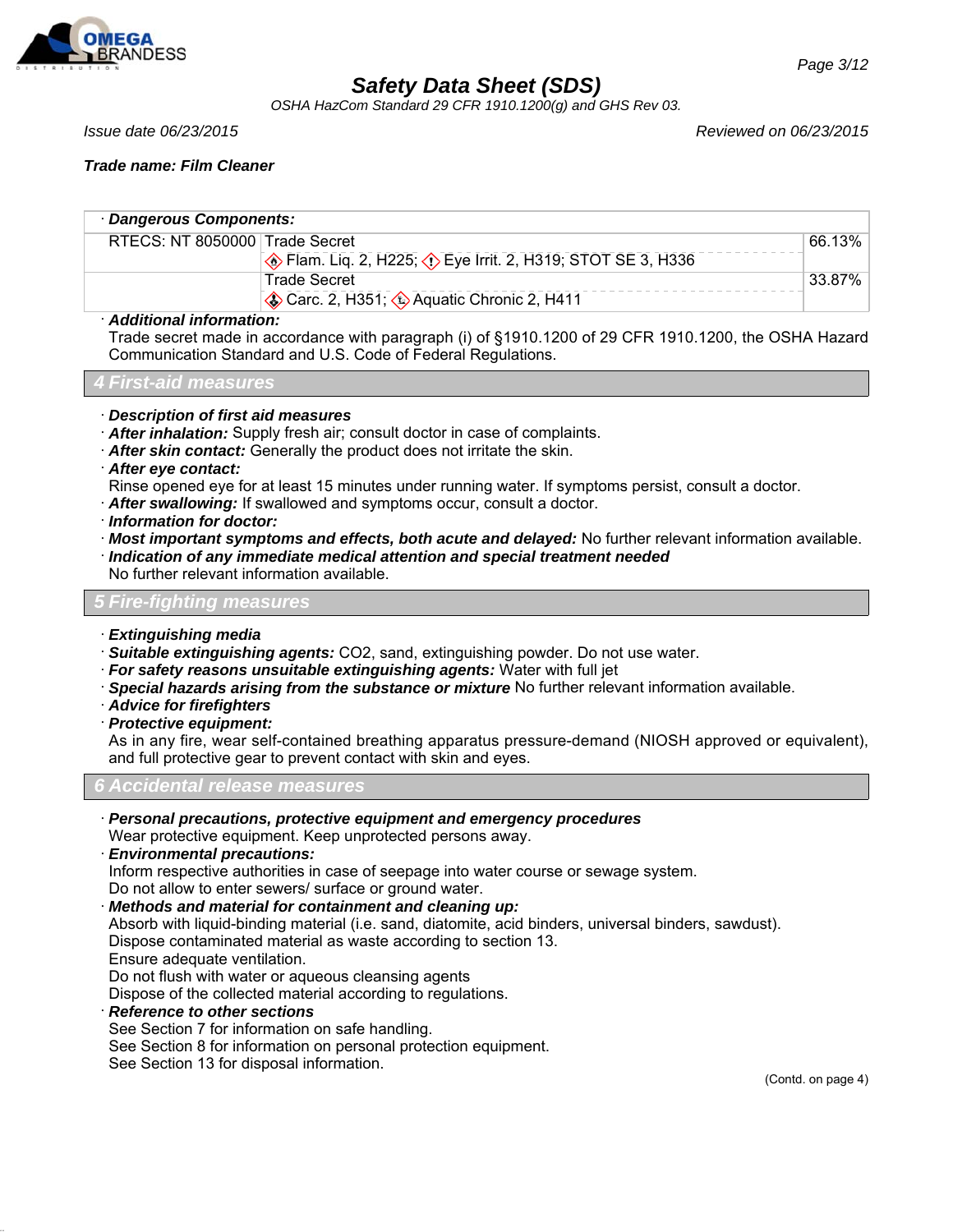

*OSHA HazCom Standard 29 CFR 1910.1200(g) and GHS Rev 03.*

*Issue date 06/23/2015 Reviewed on 06/23/2015*

*Trade name: Film Cleaner*

### *7 Handling and storage*

- · *Handling:*
- · *Precautions for safe handling* Ensure good ventilation/exhaustion at the workplace. Prevent formation of aerosols.
- · *Information about protection against explosions and fires:* Keep ignition sources away - Do not smoke. Protect against electrostatic charges.
- · *Conditions for safe storage, including any incompatibilities*
- · *Storage:*
- · *Requirements to be met by storerooms and receptacles:* Store in a cool location.
- · *Information about storage in one common storage facility:* Not required.
- · *Further information about storage conditions:* Keep receptacle tightly sealed.

Store in cool, dry conditions in well sealed receptacles.

· *Specific end use(s)* No further relevant information available.

#### *8 Exposure controls/personal protection*

· *Additional information about design of technical systems:* No further data; see section 7.

· *Control parameters*

| <b>Components with occupational exposure limits:</b>                                                            |
|-----------------------------------------------------------------------------------------------------------------|
| <b>Trade Secret</b>                                                                                             |
| PEL Long-term value: 100 ppm<br>Ceiling limit value: 200; 300* ppm<br>*5-min peak in any 3 hrs                  |
| REL Minimize workplace exp. concs.; Pocket Guide App. A                                                         |
| TLV Short-term value: 685 mg/m <sup>3</sup> , 100 ppm<br>Long-term value: 170 mg/m <sup>3</sup> , 25 ppm<br>BEI |
| · Ingredients with biological limit values:                                                                     |
| <b>Trade Secret</b>                                                                                             |
| $BEI$ 40 mg/L<br>urine<br>end of shift at end of workweek<br>Acetone (background, nonspecific)                  |
| <b>Trade Secret</b>                                                                                             |
| BEI 3 ppm<br>end-exhaled air<br>prior to shift<br>Tetrachloroethylene<br>$0.5$ mg/L                             |
| blood                                                                                                           |
| prior to shift                                                                                                  |
| Tetrachloroethylene                                                                                             |

· *Additional information:* The lists that were valid during the creation of this SDS were used as basis. (Contd. on page 5)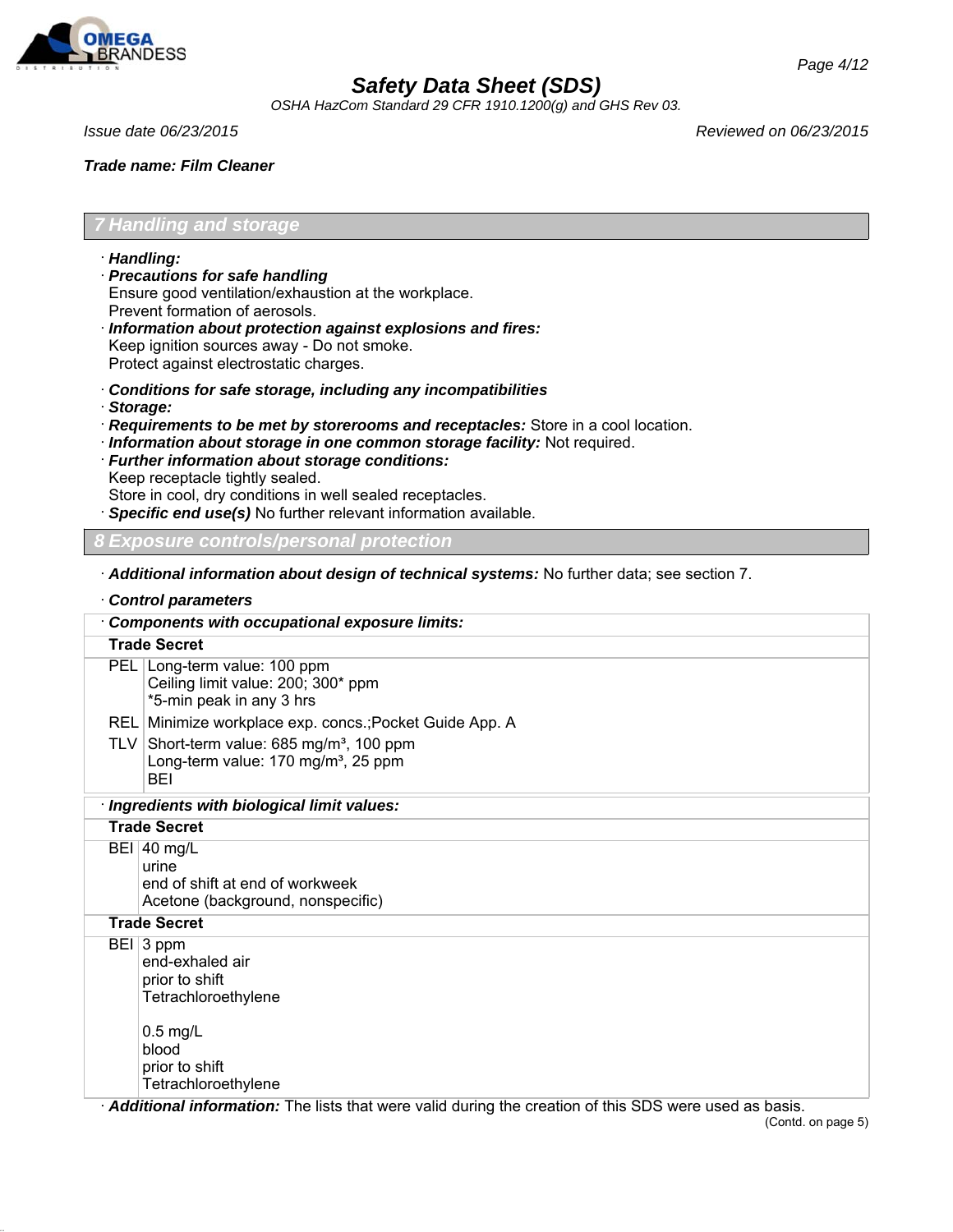

*OSHA HazCom Standard 29 CFR 1910.1200(g) and GHS Rev 03.*

#### *Trade name: Film Cleaner*

*Issue date 06/23/2015 Reviewed on 06/23/2015*

- · *Exposure controls*
- · *Personal protective equipment:*
- · *General protective and hygienic measures:*

The usual precautionary measures for handling chemicals should be followed.

Keep away from foodstuffs, beverages and feed.

Immediately remove all soiled and contaminated clothing and wash before reuse.

Wash hands before breaks and at the end of work.

- Avoid contact with the eyes.
- Avoid contact with the eyes and skin.
- · *Breathing equipment:* Not required.
- · *Protection of hands:*



Protective gloves

The glove material has to be impermeable and resistant to the product/ the substance/ the preparation. Due to missing tests no recommendation to the glove material can be given for the product/ the preparation/ the chemical mixture.

Select glove material based on penetration times, rates of diffusion and degradation.

#### · *Material of gloves*

The selection of the suitable gloves does not only depend on the material, but also on further marks of quality and varies from manufacturer to manufacturer. As the product is a preparation of several substances, the resistance of the glove material cannot be calculated in advance and has therefore to be checked prior to the application.

· *Penetration time of glove material*

The exact break-through time has to be determined and observed by the manufacturer of the protective gloves.

· *Eye protection:*



Tightly sealed goggles

*9 Physical and chemical properties*

- · *Information on basic physical and chemical properties*
- · *General Information*

| · Appearance:                       |                   |
|-------------------------------------|-------------------|
| Form:                               | Liquid            |
| Color:                              | Colorless         |
| · Odor:                             | Slightly ethereal |
| Odor threshold:                     | Not determined.   |
| · pH-value:                         | Not determined.   |
| Change in condition                 |                   |
| <b>Melting point/Melting range:</b> | Not determined.   |
| <b>Boiling point/Boiling range:</b> | 82 °C (180 °F)    |
| · Flash point:                      | 12 °C (54 °F)     |
| · Flammability (solid, gaseous):    | Not applicable.   |
|                                     |                   |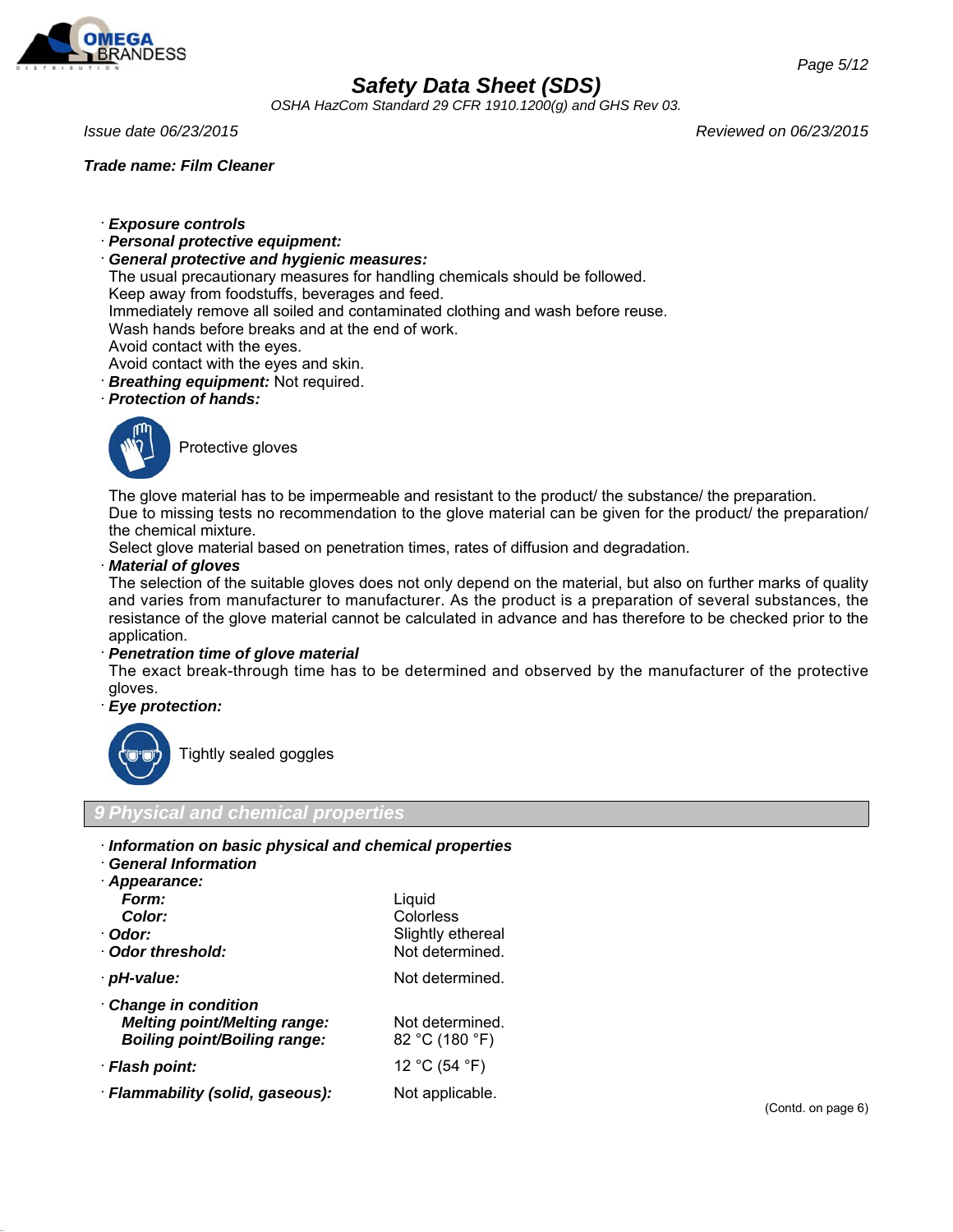

mixtures are possible.

*OSHA HazCom Standard 29 CFR 1910.1200(g) and GHS Rev 03.*

*Issue date 06/23/2015 Reviewed on 06/23/2015*

#### *Trade name: Film Cleaner*

 $\cdot$  *Ignition temperature:* 

**· Decomposition temperature:** 

| 425 °C (797 °F)               |  |
|-------------------------------|--|
| Not determined.               |  |
| Product is not self-igniting. |  |

· *Danger of explosion:* Product is not explosive. However, formation of explosive air/vapor

· Auto igniting:

- · *Explosion limits: Lower:* 2.0 Vol % *Upper:* 12.0 Vol %
- · *Vapor pressure @ 20 °C (68 °F):* 19 hPa (14 mm Hg)

| · Density:              |                 |
|-------------------------|-----------------|
| <b>Relative density</b> | Not determined. |
| Vapor density           | Not determined. |
| <b>Evaporation rate</b> | Not determined. |
|                         |                 |

- · *Solubility in / Miscibility with* **Water:** Not miscible or difficult to mix.
- · *Partition coefficient (n-octanol/water):* Not determined.

| · Viscosity:             |                                            |
|--------------------------|--------------------------------------------|
| Dynamic:                 | Not determined.                            |
| <b>Kinematic:</b>        | Not determined.                            |
| Solvent content:         |                                            |
| <b>Organic solvents:</b> | 99.0%                                      |
| <b>VOC content:</b>      | 66.0%                                      |
| Other information        | No further relevant information available. |

### *10 Stability and reactivity*

- · *Reactivity* No further relevant information available.
- · *Chemical stability* Stable under normal conditions.

· *Thermal decomposition / conditions to be avoided:* No decomposition if used according to specifications.

- · *Possibility of hazardous reactions* No dangerous reactions known.
- · *Conditions to avoid* Heat, flame and ignition sources.
- · *Incompatible materials:* No further relevant information available.
- · *Hazardous decomposition products:* No dangerous decomposition products known.

#### *11 Toxicological information*

- · *Information on toxicological effects*
- · *Acute toxicity:*

| LD/LC50 values that are relevant for classification: |      |                                     |                    |  |
|------------------------------------------------------|------|-------------------------------------|--------------------|--|
| <b>Trade Secret</b>                                  |      |                                     |                    |  |
| Oral                                                 | LD50 | 5045 mg/kg (rat)                    |                    |  |
| Dermal                                               | LD50 | 12800 mg/kg (rabbit)                |                    |  |
|                                                      |      | Inhalative $LC50/4 h$ 30 mg/l (rat) |                    |  |
| <b>Trade Secret</b>                                  |      |                                     |                    |  |
| Oral                                                 | LD50 | 2629 mg/kg (rat)                    |                    |  |
|                                                      |      |                                     | (Contd. on page 7) |  |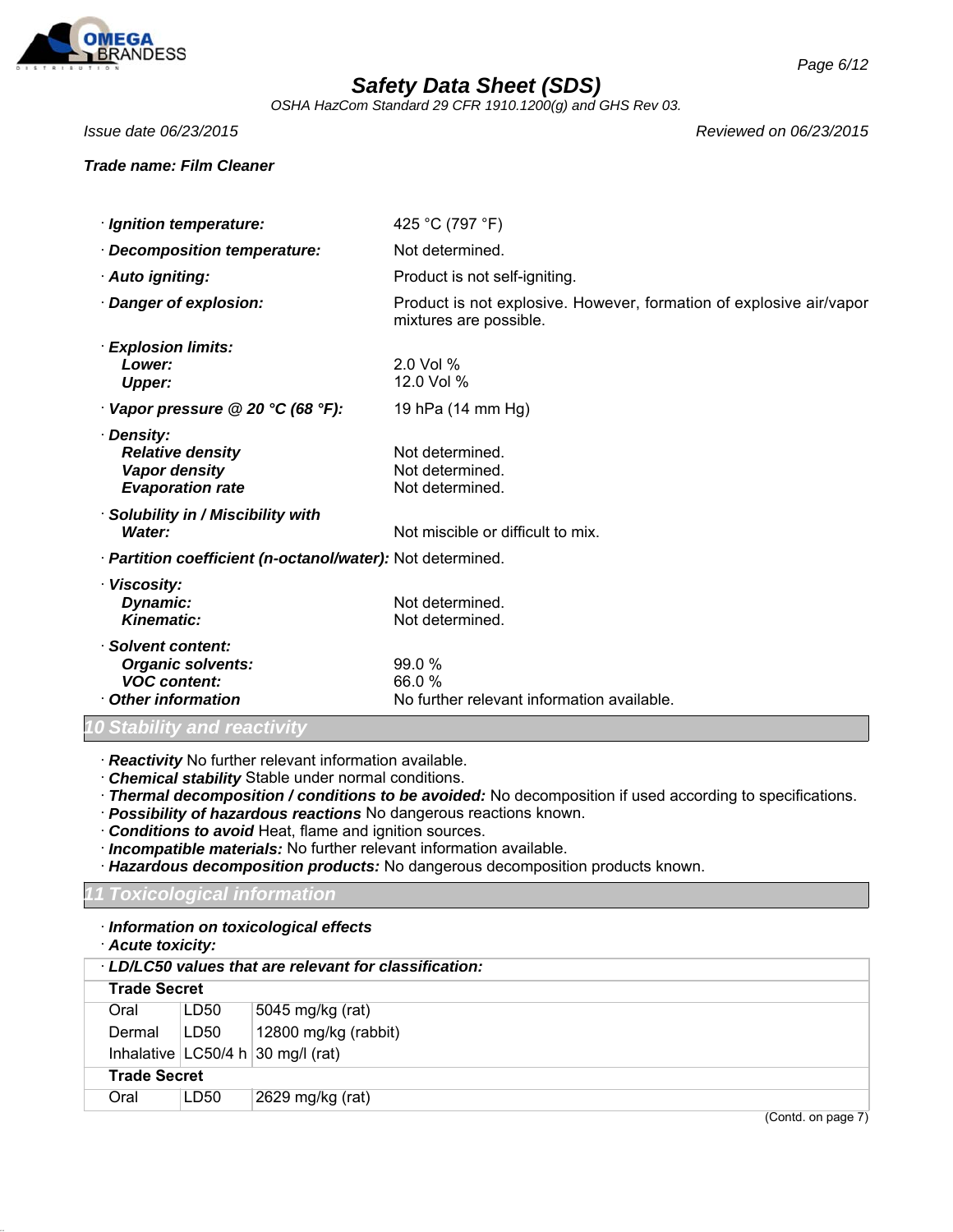

*OSHA HazCom Standard 29 CFR 1910.1200(g) and GHS Rev 03.*

### *Trade name: Film Cleaner*

*Issue date 06/23/2015 Reviewed on 06/23/2015*

- · *Primary irritant effect:*
- · *on the skin:* No irritating effect.
- · *on the eye:*
- Irritating effect.
- Causes serious eye irritation.
- · *Additional toxicological information:*

The product shows the following dangers according to internally approved calculation methods for preparations: Irritant

· *Carcinogenic categories*

| · IARC (International Agency for Research on Cancer)    |    |
|---------------------------------------------------------|----|
| <b>Trade Secret</b>                                     | 3  |
| Trade Secret                                            | 2A |
| · NTP (National Toxicology Program)                     |    |
| Trade Secret                                            | R  |
| · OSHA-Ca (Occupational Safety & Health Administration) |    |
| None of the ingredients are listed.                     |    |
| <b>12 Ecological information</b>                        |    |

#### · *Toxicity*

- · *Aquatic toxicity:*
- Avoid release into the environment. Runoff from fire control or dilution water may cause pollution.
- · *Persistence and degradability* No further relevant information available.
- · *Behavior in environmental systems:*
- · *Bioaccumulative potential* No further relevant information available.
- · *Mobility in soil* No further relevant information available.
- · *Ecotoxical effects:*
- · *Remark:* Toxic for fish
- · *Additional ecological information:*
- · *General notes:*
- Water hazard class 3 (Self-assessment): extremely hazardous for water

Do not allow product to reach ground water, water course or sewage system, even in small quantities.

Danger to drinking water if even extremely small quantities leak into the ground.

Poisonous for fish and plankton in water bodies.

- Toxic for aquatic organisms
- · *Results of PBT and vPvB assessment*
- · *PBT:* Not applicable.
- · *vPvB:* Not applicable.
- · *Other adverse effects* No further relevant information available.
- *13 Disposal considerations*
- · *Waste treatment methods*
- · *Recommendation:*

Must not be disposed of together with household garbage. Do not allow product to reach sewage system.

- · *Uncleaned packagings:*
- · *Recommendation:* Disposal must be made according to official regulations.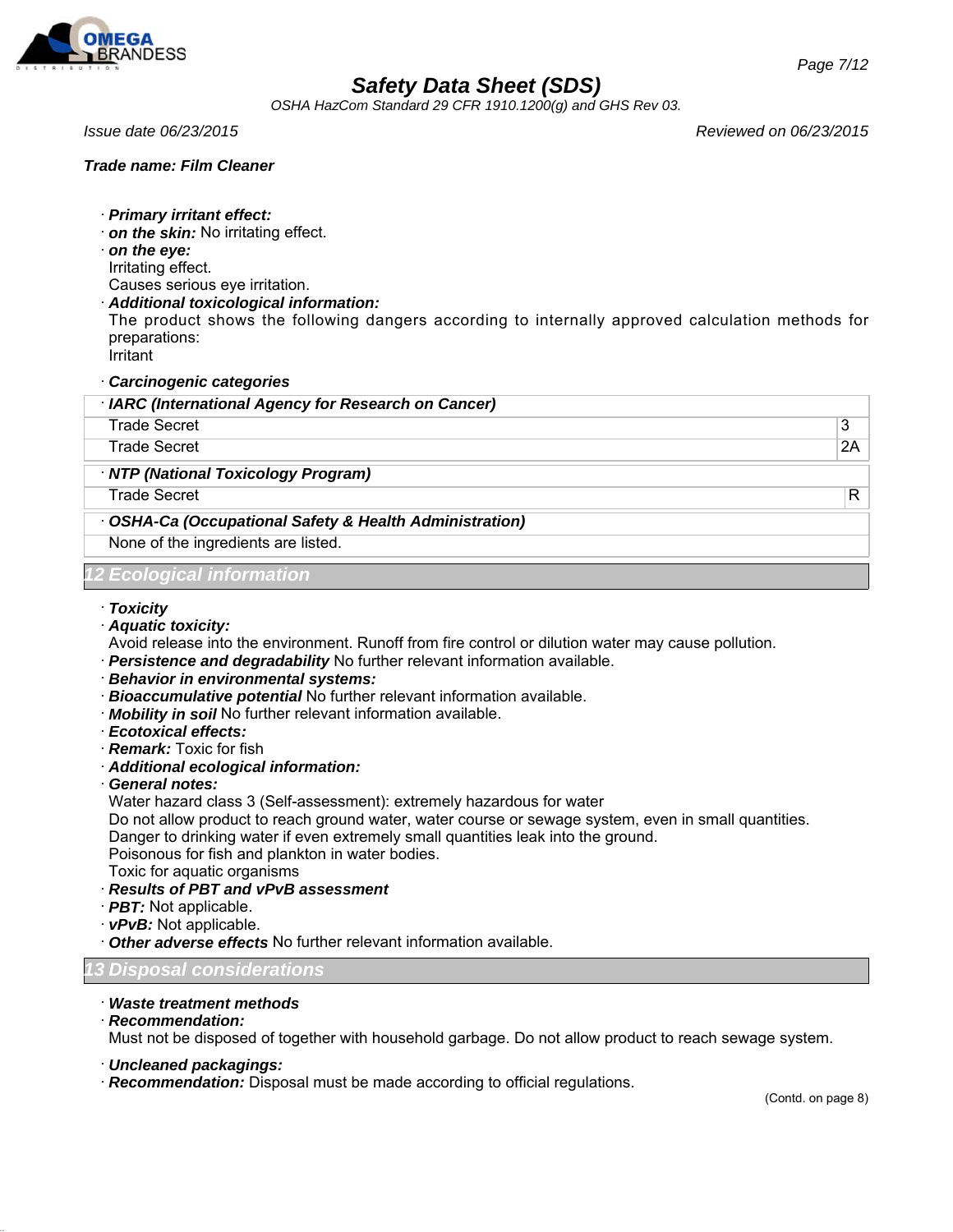

*OSHA HazCom Standard 29 CFR 1910.1200(g) and GHS Rev 03.*

*Trade name: Film Cleaner*

*Issue date 06/23/2015 Reviewed on 06/23/2015*



(Contd. on page 9)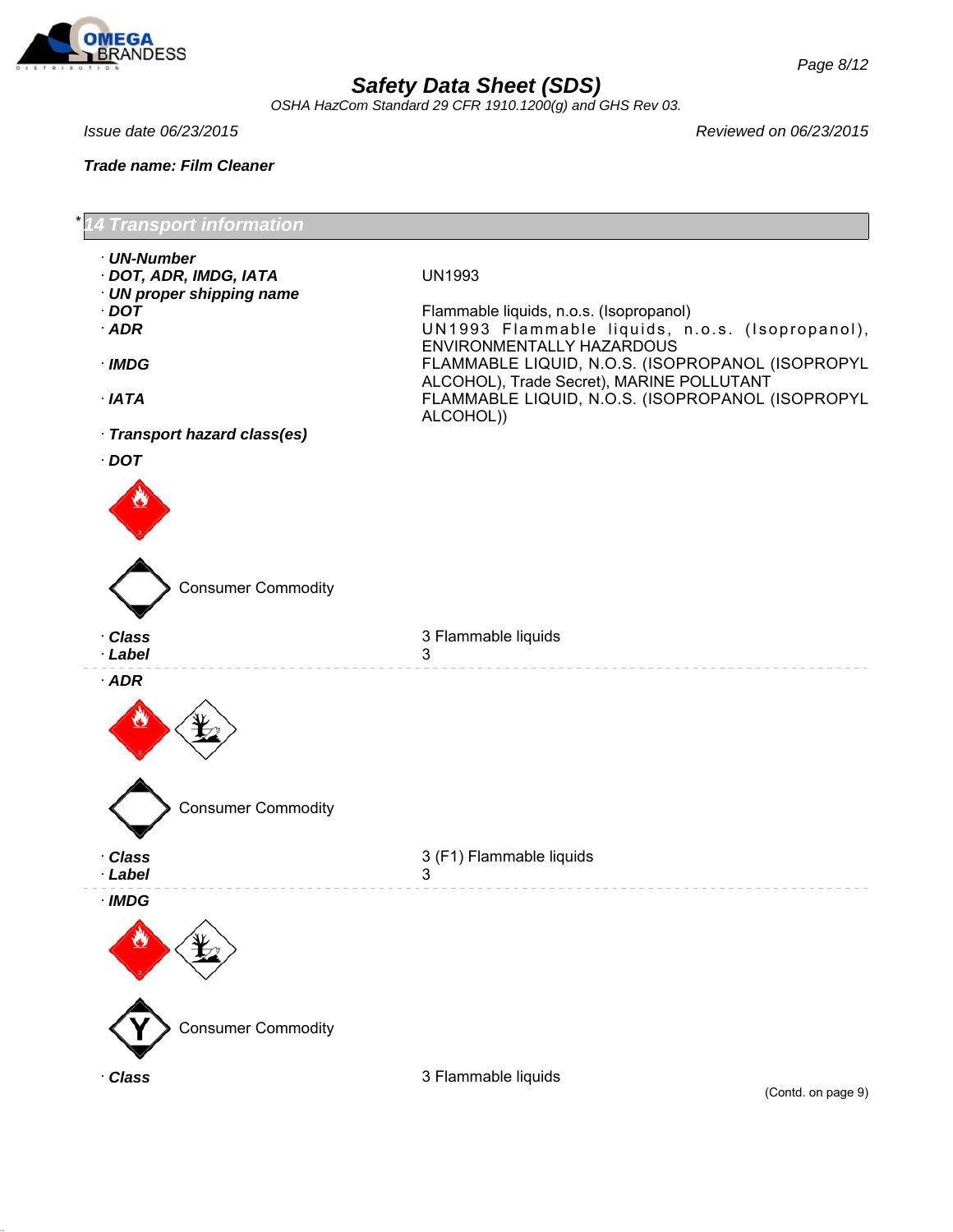

*OSHA HazCom Standard 29 CFR 1910.1200(g) and GHS Rev 03.*

### *Trade name: Film Cleaner*

*Issue date 06/23/2015 Reviewed on 06/23/2015*

| · Label                                                                                                                                                                                   | 3+ID8000                                                                                                                   |
|-------------------------------------------------------------------------------------------------------------------------------------------------------------------------------------------|----------------------------------------------------------------------------------------------------------------------------|
| $·$ IATA<br><b>Consumer Commodity</b>                                                                                                                                                     |                                                                                                                            |
| · Class<br>· Label<br>· Packing group<br>· DOT, ADR, IMDG, IATA<br><b>Environmental hazards:</b>                                                                                          | 3 Flammable liquids<br>3+ID8000<br>$\mathsf{II}$<br>Product contains environmentally hazardous substances: Trade<br>Secret |
| · Special marking (ADR):<br>· Special precautions for user<br>Danger code (Kemler):<br>· EMS Number:<br>Transport in bulk according to Annex II of<br><b>MARPOL73/78 and the IBC Code</b> | Symbol (fish and tree)<br>Warning: Flammable liquids<br>33<br>$F-E$ , S-E<br>Not applicable.                               |
| · Transport/Additional information:                                                                                                                                                       |                                                                                                                            |
| $\cdot$ DOT<br>· Quantity limitations                                                                                                                                                     | On passenger aircraft/rail: 5 L<br>On cargo aircraft only: 60 L                                                            |
| $·$ ADR<br>· Excepted quantities (EQ)                                                                                                                                                     | Code: E2<br>Maximum net quantity per inner packaging: 30 ml<br>Maximum net quantity per outer packaging: 500 ml            |
| · IMDG<br>· Limited quantities (LQ)<br>· Excepted quantities (EQ)                                                                                                                         | 1L<br>Code: E2<br>Maximum net quantity per inner packaging: 30 ml<br>Maximum net quantity per outer packaging: 500 ml      |
| · UN "Model Regulation":                                                                                                                                                                  | UN1993, Flammable liquids, n.o.s. (Isopropanol),<br>ENVIRONMENTALLY HAZARDOUS, 3, II                                       |

### *15 Regulatory information*

· *Safety, health and environmental regulations/legislation specific for the substance or mixture* · *Sara*

| Section 355 (extremely hazardous substances):   |                     |
|-------------------------------------------------|---------------------|
| None of the ingredients are listed.             |                     |
| Section 313 (Specific toxic chemical listings): |                     |
| All ingredients are listed.                     |                     |
| · TSCA (Toxic Substances Control Act):          |                     |
| All ingredients are listed.                     |                     |
|                                                 | (Contd. on page 10) |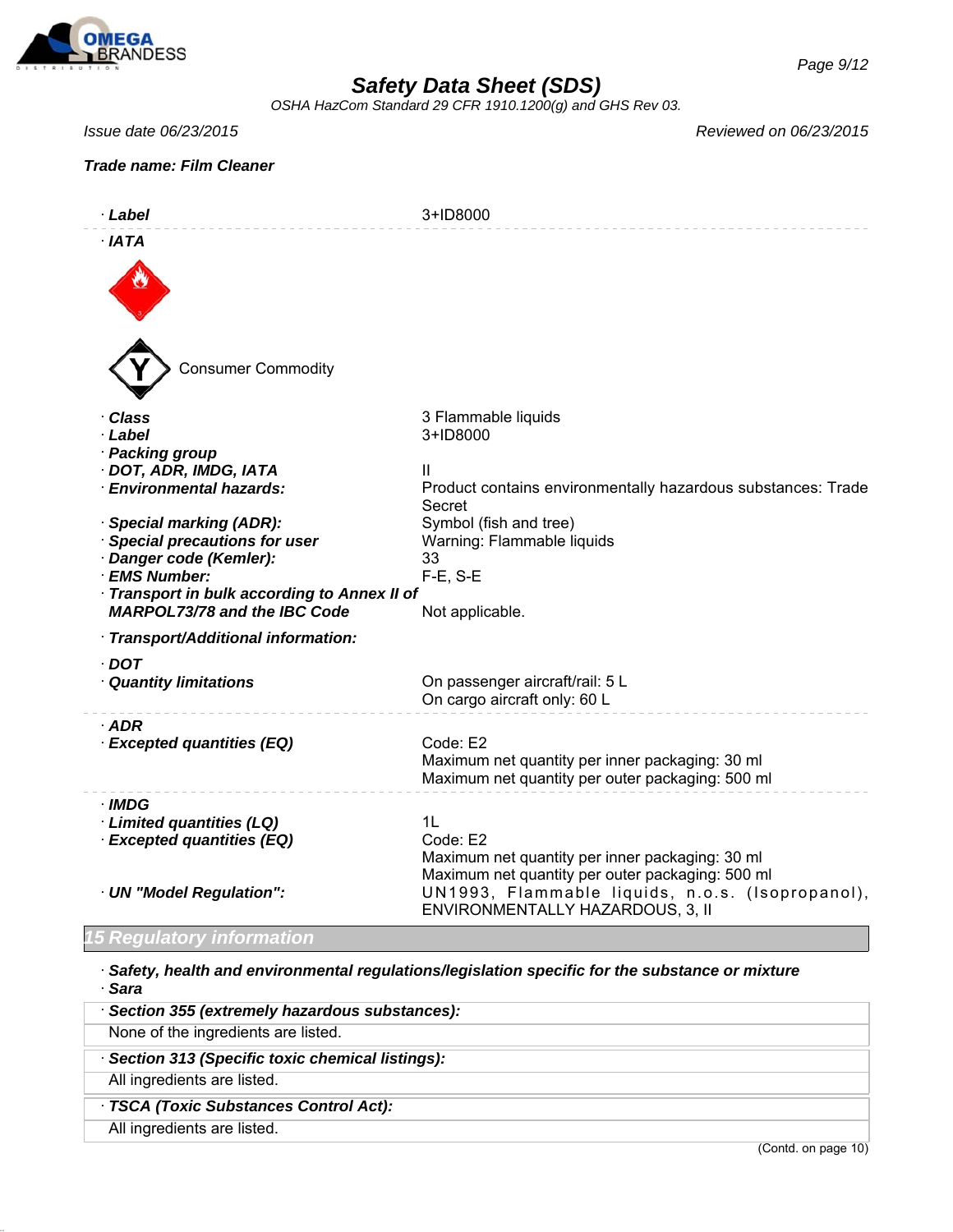

*OSHA HazCom Standard 29 CFR 1910.1200(g) and GHS Rev 03.*

*Issue date 06/23/2015 Reviewed on 06/23/2015*

|  | California Proposition 65 |  |
|--|---------------------------|--|
|  |                           |  |

· *Chemicals known to cause cancer:*

Trade Secret

· *Chemicals known to cause reproductive toxicity for females:*

None of the ingredients are listed.

· *Chemicals known to cause reproductive toxicity for males:*

None of the ingredients are listed.

· *Chemicals known to cause developmental toxicity:*

None of the ingredients are listed.

- · *Carcinogenic categories*
- · *EPA (Environmental Protection Agency)* Trade Secret Later and the secret state of the secret state of the secret state  $\mathsf{L}$ · *TLV (Threshold Limit Value established by ACGIH)* Trade Secret A4 and the secret A4 and the secret A4 and the secret A4 and the secret A4 and the secret A4 and the secret A4 and the secret A4 and the secret A4 and the secret A4 and the secret A4 and the secret A4 and the

Trade Secret A3

· *NIOSH-Ca (National Institute for Occupational Safety and Health)*

Trade Secret

#### · *GHS label elements*

The product is classified and labeled according to the Globally Harmonized System (GHS).

· *Hazard pictograms*



· *Signal word* Danger

· *Hazard-determining components of labeling:*

- Trade Secret
- Trade Secret

### · *Hazard statements*

Highly flammable liquid and vapor.

Causes serious eye irritation.

Suspected of causing cancer.

May cause drowsiness or dizziness.

Toxic to aquatic life with long lasting effects.

### · *Precautionary statements*

Keep away from heat/sparks/open flames/hot surfaces. - No smoking.

Use explosion-proof electrical/ventilating/lighting/equipment.

Avoid breathing dust/fume/gas/mist/vapors/spray.

Use only outdoors or in a well-ventilated area.

Wear protective gloves / eye protection / face protection.

Wear eye protection / face protection.

Ground/bond container and receiving equipment.

Use only non-sparking tools.

Avoid release to the environment.

Take precautionary measures against static discharge.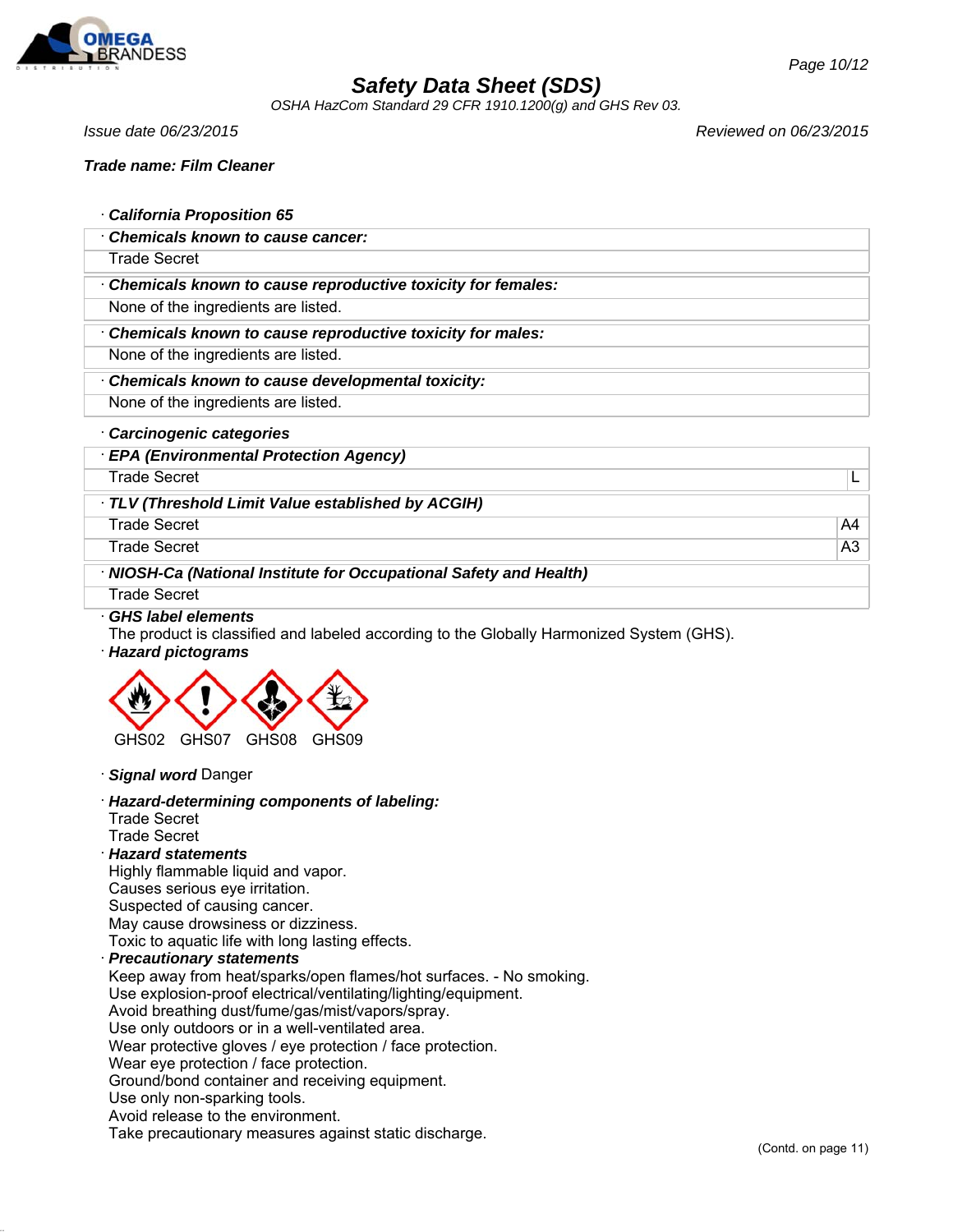

*OSHA HazCom Standard 29 CFR 1910.1200(g) and GHS Rev 03.*

#### *Trade name: Film Cleaner*

Wash thoroughly after handling. Obtain special instructions before use. Do not handle until all safety precautions have been read and understood. IF ON SKIN (or hair): Remove/Take off immediately all contaminated clothing. Rinse skin with water/shower. If in eyes: Rinse cautiously with water for several minutes. Remove contact lenses, if present and easy to do. Continue rinsing. IF INHALED: Remove victim to fresh air and keep at rest in a position comfortable for breathing. Call a poison center/doctor if you feel unwell. IF exposed or concerned: Get medical advice/attention. If eye irritation persists: Get medical advice/attention. In case of fire: Use for extinction: CO2, powder or water spray. Collect spillage. Store locked up. Store in a well-ventilated place. Keep container tightly closed. Store in a well-ventilated place. Keep cool. Dispose of contents/container in accordance with local/regional/national/international regulations. · *National regulations:*

The product is subject to be classified according with the latest version of the regulations on hazardous substances.

### · *State Right to Know*

| RTECS: NT 8050000 Trade Secret |                                                                      | $66.13\%$ |
|--------------------------------|----------------------------------------------------------------------|-----------|
|                                | <b>Example 2, H225; <i>C</i></b> Eye Irrit. 2, H319; STOT SE 3, H336 |           |
|                                | <b>Trade Secret</b>                                                  | 33.87%    |
|                                | Carc. 2, H351; 2 Aquatic Chronic 2, H411                             |           |
| All ingredients are listed.    |                                                                      |           |

· *Chemical safety assessment:* A Chemical Safety Assessment has not been carried out.

#### *16 Other information*

The information and recommendations in this safety data sheet are, to the best of our knowledge, accurate as of the date of issue. Nothing herein shall be deemed to create warranty, expressed or implied, and shall not establish a legally valid contractual relationship. It is the responsibility of the user to determine applicability of this information and the suitability of the material or product for any particular purpose.

#### · *Date of preparation / last revision* 06/23/2015 / 2

#### · *Abbreviations and acronyms:*

ADR: The European Agreement concerning the International Carriage of Dangerous Goods by Road

ADN: The European Agreement concerning the International Carriage of Dangerous Goods by Inland Waterways

- IMDG: International Maritime Code for Dangerous Goods
- DOT: US Department of Transportation

IATA: International Air Transport Association

ACGIH: American Conference of Governmental Industrial Hygienists

EINECS: European Inventory of Existing Commercial Chemical Substances

ELINCS: European List of Notified Chemical Substances

CAS: Chemical Abstracts Service (division of the American Chemical Society)

NFPA: National Fire Protection Association (USA)

HMIS: Hazardous Materials Identification System (USA)

VOC: Volatile Organic Compounds (USA, EU) LC50: Lethal concentration, 50 percent

LD50: Lethal dose, 50 percent

PBT: Persistent, Bioaccumulative and Toxic

vPvB: very Persistent and very Bioaccumulative

Flam. Liq. 2: Flammable liquids, Hazard Category 2

Eye Irrit. 2: Serious eye damage/eye irritation, Hazard Category 2

Eye Irrit. 2A: Serious eye damage/eye irritation, Hazard Category 2A

Carc. 2: Carcinogenicity, Hazard Category 2

STOT SE 3: Specific target organ toxicity - Single exposure, Hazard Category 3